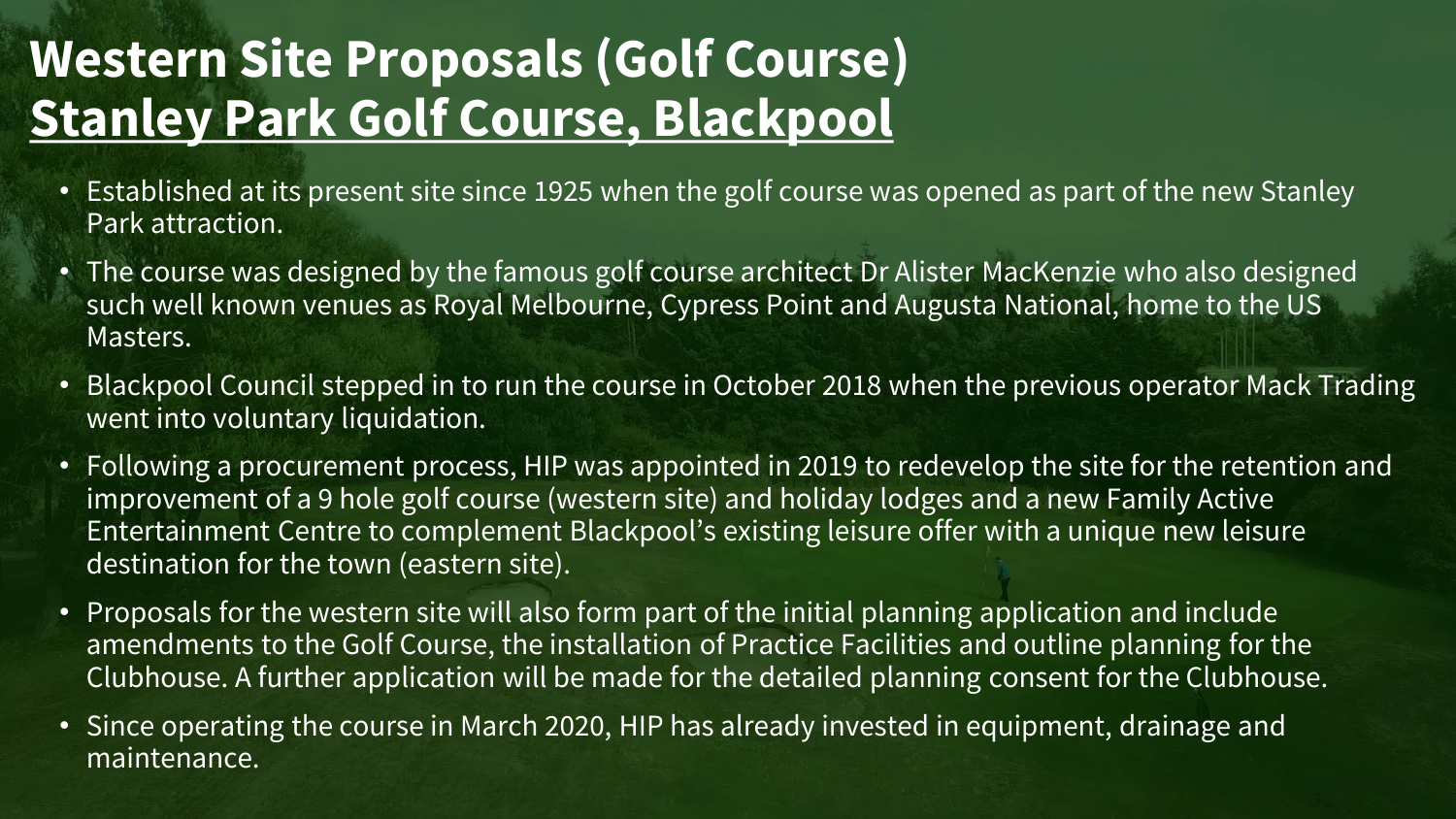# **Western Site Proposals (Golf Course) 9 hole Golf Course Proposed Improvements**

#### **Greens**

- New Greens would be constructed in a similar method as is generally used in modern day construction of tees (using a uniform minimum 200mm layer of approved Rootzone over a drained subsoil base).
- The intention is to re-use the turf from existing Greens 12 and 17 to grass the new Green 7. For the main Putting Green the preferred method would be to harvest tined cores from all greens and use them to establish the new Putting Green's grass from those cores – thereby repopulating the new surface with exactly the same grasses as contained in the retained Greens.
- The composition of the existing 18th Green and its immediate surrounds of poor draining clay soil are such that retaining the existing 18th green's surface and extending an enlarged putting surface around it would not be viable, therefore it will be removed.

#### **Tees**

- the existing tees, where they are to be retained, would benefit from levelling with the addition of a 50mm layer of rootzone with simple drainage and limited irrigation installed.
- New tee boxes (constructed with 150mmrootzone layer, simple drainage and irrigation) will be installed at each hole (number of tee boxes varies) in order to produce the course composition.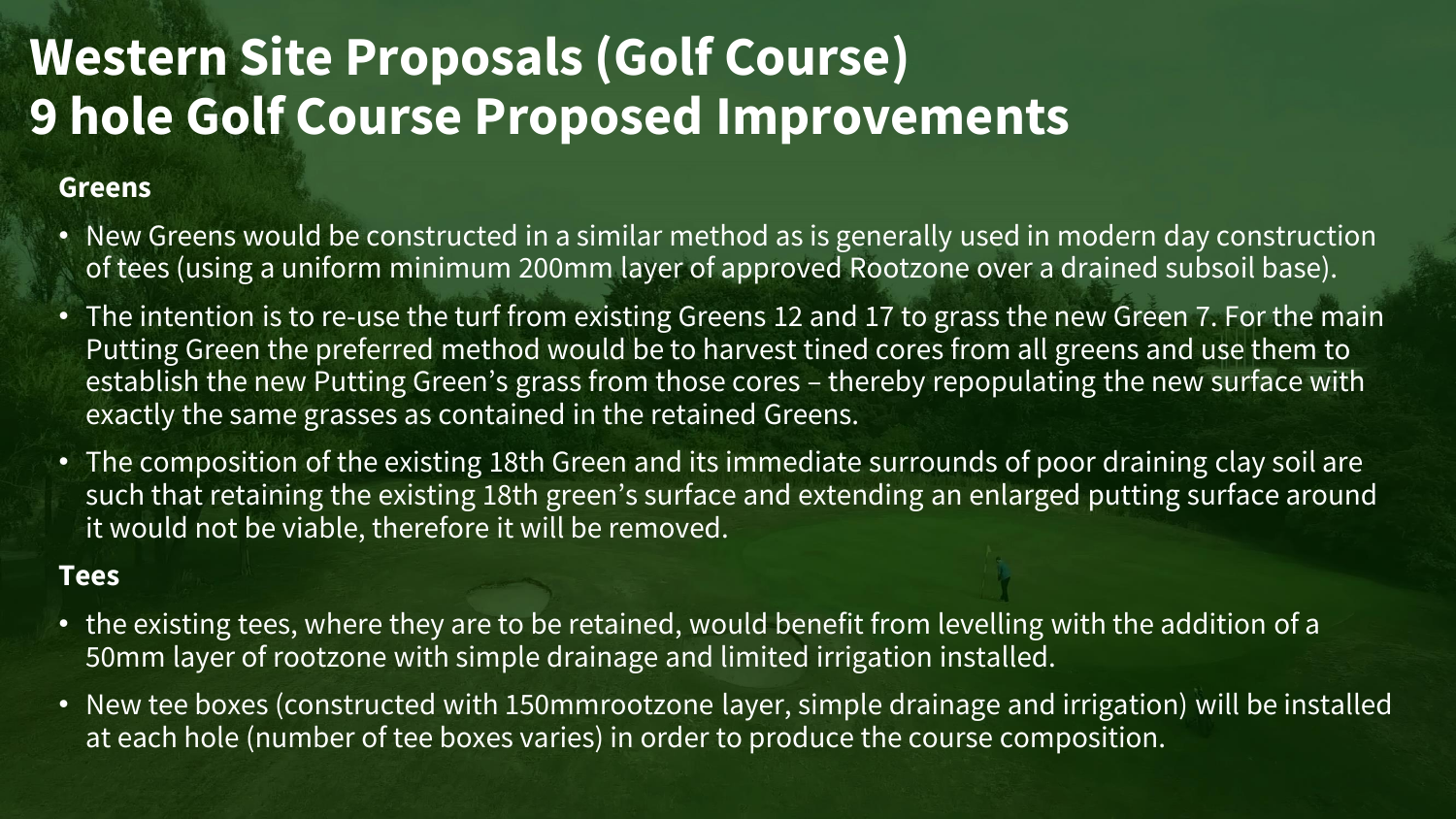# **Western Site Proposals (Golf Course) 9 hole Golf Course Proposed Improvements**

#### **Bunkers**

- All bunkers to be retained would be rebuilt, reshaped and drained (they hold water, are in extremely poor condition, and are very far from being "MacKenzie" bunkers).
- All new and existing bunkers will be shaped in a style readily identifiable as "MacKenzie". This is an important visual aspect for the course and improves the course in a manner faithful to its original design conception and the known views of MacKenzie.

### **Drainage Systems**

- In line with the agronomist's recommendation, a new pipe (provisionally 300mm diameter) and intermittent ditch to be installed through the base of the main valley. The purpose is to provide a reliable channel into which the majority of the golf holes' drain lines can connect. This valley receives the gradient fall from seven golf holes and the Putting Green and the line would provide the fundamental drain system channel within and from the site.
- A limited number of additional drains (lateral lines and gravel banding) to fairways and semi roughs either side of the channel is also proposed.
- Capillary rope drains may also need incorporating unto the existing greens which are to be retained.